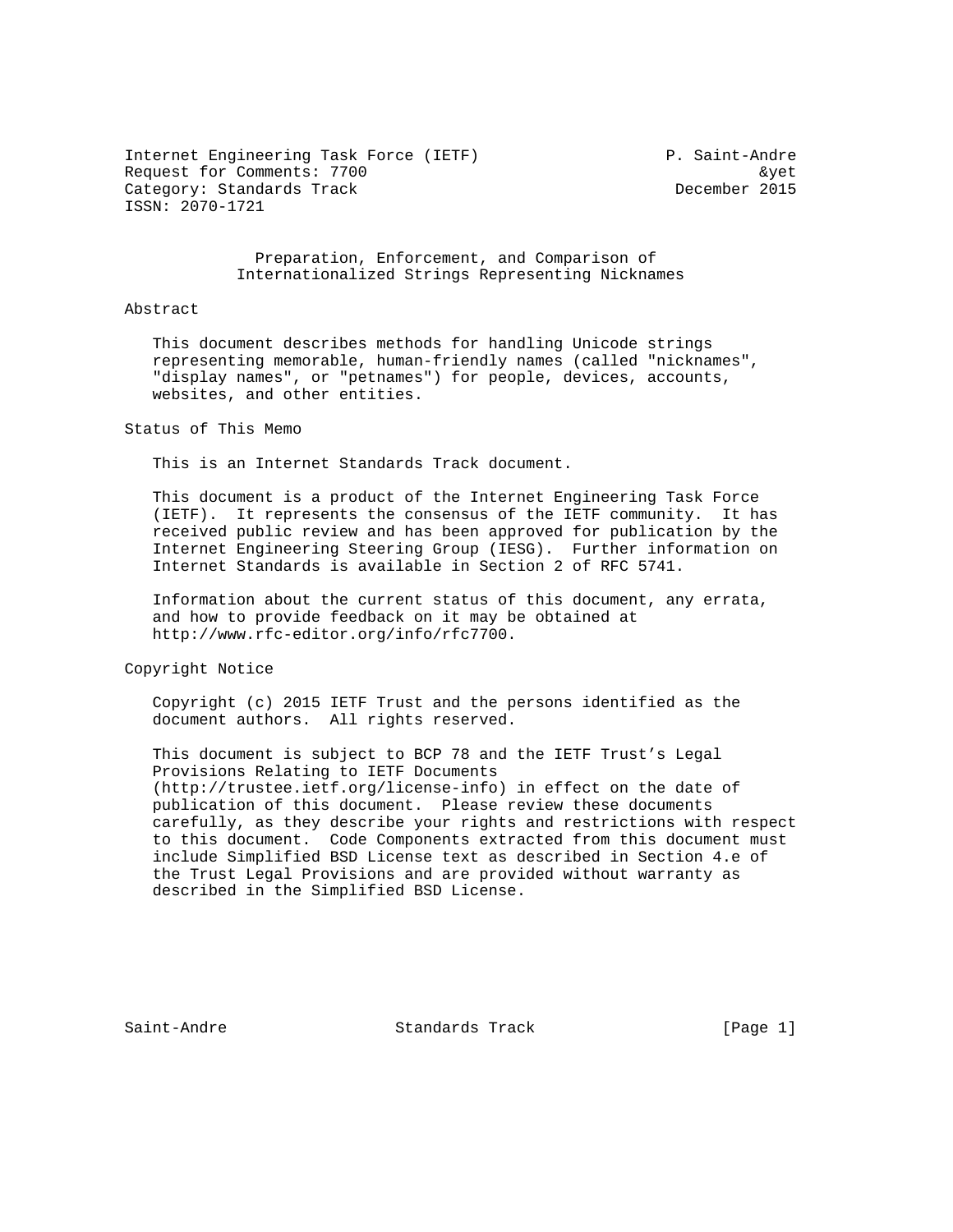Table of Contents

| $2^{\circ}$      |  |
|------------------|--|
|                  |  |
|                  |  |
|                  |  |
|                  |  |
| $\overline{3}$ . |  |
| 4.               |  |
| 5                |  |
|                  |  |
|                  |  |
|                  |  |
|                  |  |
|                  |  |
|                  |  |
|                  |  |
|                  |  |
| Acknowledgements |  |
|                  |  |

### 1. Introduction

## 1.1. Overview

 A number of technologies and applications provide the ability for a person to choose a memorable, human-friendly name in a communications context, or to set such a name for another entity such as a device, account, contact, or website. Such names are variously called "nicknames" (e.g., in chat room applications), "display names" (e.g., in Internet mail), or "petnames" (see [PETNAME-SYSTEMS]); for consistency, these are all called "nicknames" in this document.

 Nicknames are commonly supported in technologies for textual chat rooms, e.g., Internet Relay Chat [RFC2811] and multi-party chat technologies based on the Extensible Messaging and Presence Protocol (XMPP) [RFC6120] [XEP-0045], the Message Session Relay Protocol (MSRP) [RFC4975] [RFC7701], and Centralized Conferencing (XCON) [RFC5239] [XCON-SYSTEM]. Recent chat room technologies also allow internationalized nicknames because they support characters from outside the ASCII range [RFC20], typically by means of the Unicode character set [Unicode]. Although such nicknames tend to be used primarily for display purposes, they are sometimes used for programmatic purposes as well (e.g., kicking users or avoiding nickname conflicts).

Saint-Andre Standards Track [Page 2]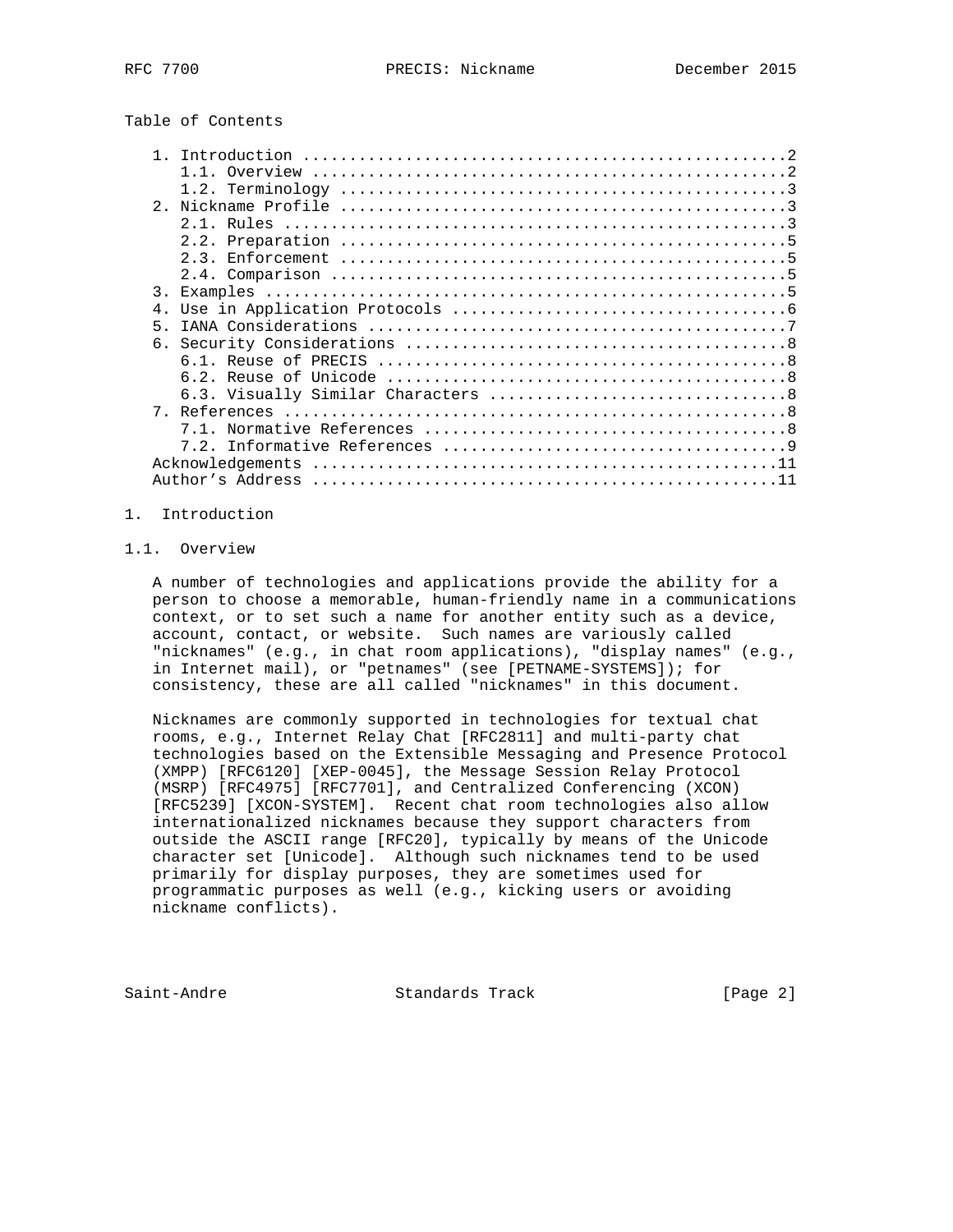A similar usage enables a person to set their own preferred display name or to set a preferred display name for another user (e.g., the "display-name" construct in the Internet message format [RFC5322] and [XEP-0172] in XMPP).

 Memorable, human-friendly names are also used in contexts other than personal messaging, such as names for devices (e.g., in a network visualization application), websites (e.g., for bookmarks in a web browser), accounts (e.g., in a web interface for a list of payees in a bank account), people (e.g., in a contact list application), and the like.

 The rules specified in this document can be applied in all of the foregoing contexts.

 To increase the likelihood that memorable, human-friendly names will work in ways that make sense for typical users throughout the world, this document defines rules for preparing, enforcing, and comparing internationalized nicknames.

## 1.2. Terminology

 Many important terms used in this document are defined in [RFC7564], [RFC6365], and [Unicode].

 The key words "MUST", "MUST NOT", "REQUIRED", "SHALL", "SHALL NOT", "SHOULD", "SHOULD NOT", "RECOMMENDED", "NOT RECOMMENDED", "MAY", and "OPTIONAL" in this document are to be interpreted as described in [RFC2119].

- 2. Nickname Profile
- 2.1. Rules

 The following rules apply within the Nickname profile of the PRECIS FreeformClass.

 1. Width Mapping Rule: There is no width-mapping rule (such a rule is not necessary because width mapping is performed as part of normalization using Normalization Form KC (NFKC) as specified below).

Saint-Andre Standards Track [Page 3]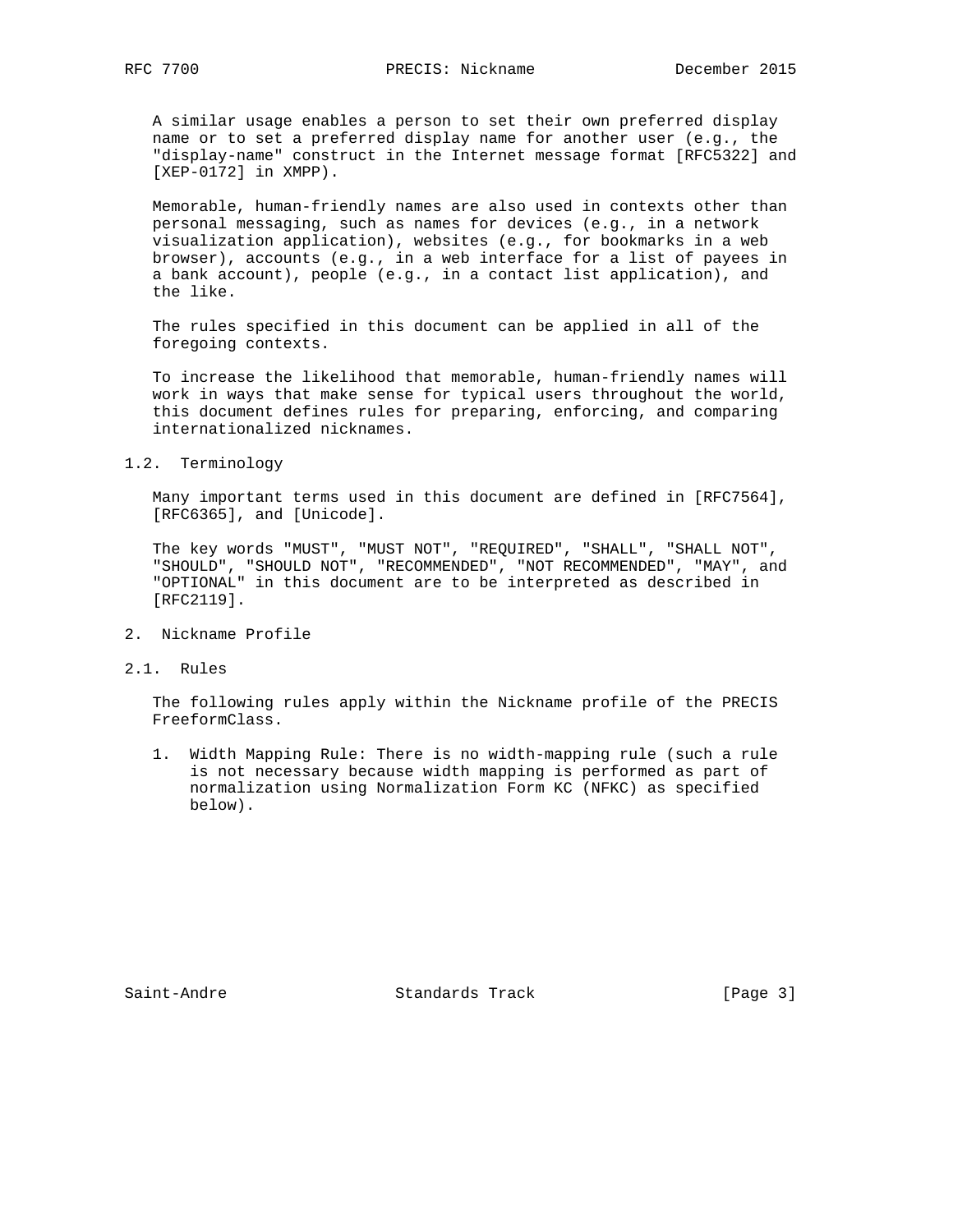- 2. Additional Mapping Rule: The additional mapping rule consists of the following sub-rules.
	- 1. Any instances of non-ASCII space MUST be mapped to ASCII space (U+0020); a non-ASCII space is any Unicode code point having a general category of "Zs", naturally with the exception of U+0020.
	- 2. Any instances of the ASCII space character at the beginning or end of a nickname MUST be removed (e.g., "stpeter " is mapped to "stpeter").
	- 3. Interior sequences of more than one ASCII space character MUST be mapped to a single ASCII space character (e.g., "St Peter" is mapped to "St Peter").
- 3. Case Mapping Rule: Unicode Default Case Folding MUST be applied, as defined in the Unicode Standard [Unicode] (at the time of this writing, the algorithm is specified in Chapter 3 of [Unicode7.0]). In applications that prohibit conflicting nicknames, this rule helps to reduce the possibility of confusion by ensuring that nicknames differing only by case (e.g., "stpeter" vs. "StPeter") would not be presented to a human user at the same time.
- 4. Normalization Rule: The string MUST be normalized using Unicode NFKC. Because NFKC is more "aggressive" in finding matches than other normalization forms (in the terminology of Unicode, it performs both canonical and compatibility decomposition before recomposing code points), this rule helps to reduce the possibility of confusion by increasing the number of characters that would match (e.g., U+2163 ROMAN NUMERAL FOUR would match the combination of U+0049 LATIN CAPITAL LETTER I and U+0056 LATIN CAPITAL LETTER V).
- 5. Directionality Rule: There is no directionality rule. The "Bidi Rule" (defined in [RFC5893]) and similar rules are unnecessary and inapplicable to nicknames, because it is perfectly acceptable for a given nickname to be presented differently in different layout systems (e.g., a user interface that is configured to handle primarily a right-to-left script versus an interface that is configured to handle primarily a left-to-right script), as long as the presentation is consistent in any given layout system.

Saint-Andre Standards Track [Page 4]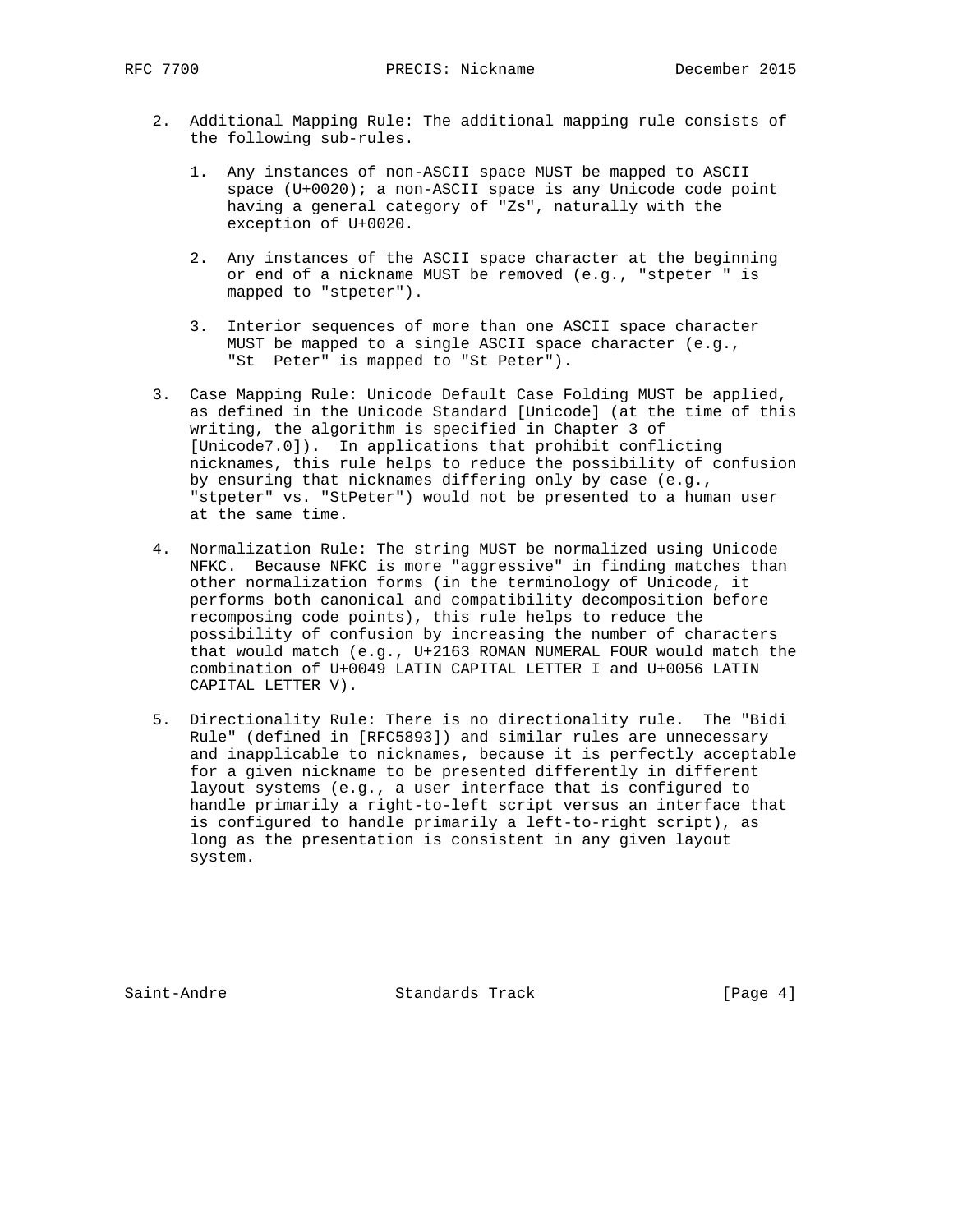# 2.2. Preparation

 An entity that prepares a string for subsequent enforcement according to this profile MUST ensure that the string consists only of Unicode code points that conform to the FreeformClass string class defined in [RFC7564]. In addition, the entity MUST ensure that the string is encoded as UTF-8 [RFC3629].

## 2.3. Enforcement

 An entity that performs enforcement according to this profile MUST prepare a string as described in Section 2.2 and MUST also apply the following rules specified in Section 2.1 in the order shown:

- 1. Additional Mapping Rule
- 2. Normalization Rule
- 3. Directionality Rule

 After all of the foregoing rules have been enforced, the entity MUST ensure that the nickname is not zero bytes in length (this is done after enforcing the rules to prevent applications from mistakenly omitting a nickname entirely, because when internationalized characters are accepted, a non-empty sequence of characters can result in a zero-length nickname after canonicalization).

### 2.4. Comparison

 An entity that performs comparison of two strings according to this profile MUST prepare each string as specified in Section 2.2 and MUST apply the following rules specified in Section 2.1 in the order shown:

- 1. Additional Mapping Rule
- 2. Case Mapping Rule
- 3. Normalization Rule
- 4. Directionality Rule

 The two strings are to be considered equivalent if they are an exact octet-for-octet match (sometimes called "bit-string identity").

3. Examples

 The following examples illustrate a small number of nicknames that are consistent with the format defined above, along with the output string resulting from application of the PRECIS rules (note that the characters < and > are used to delineate the actual nickname and are not part of the nickname strings).

Saint-Andre Standards Track [Page 5]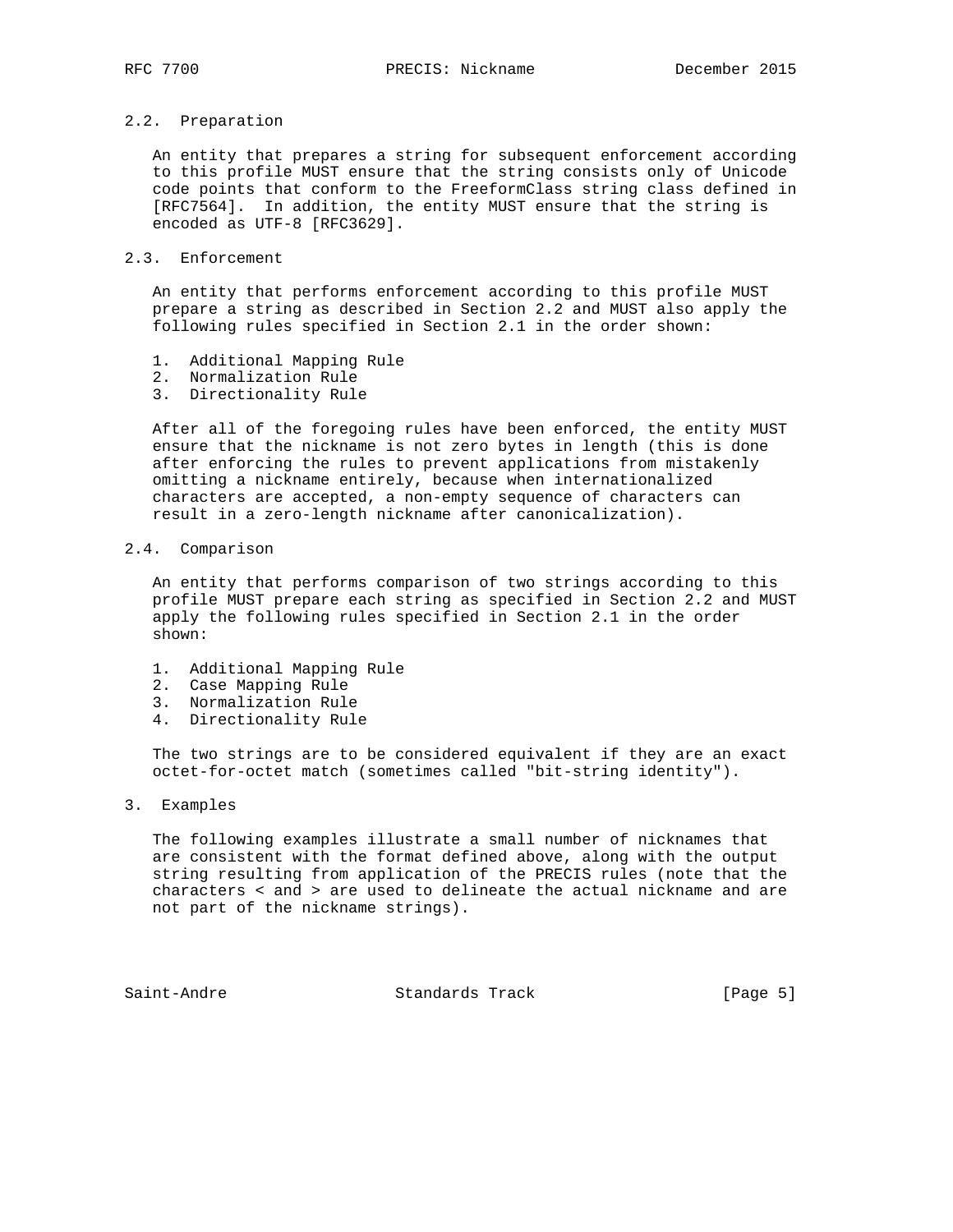Table 1: A Sample of Legal Nicknames

| #   Nickname                                       | Output for Comparison             |
|----------------------------------------------------|-----------------------------------|
| $1 \mid$ <foo></foo>                               | $<$ foo $>$                       |
| $2 \mid$ <foo></foo>                               | $<$ foo $>$                       |
| $3 \mid$ <foo bar=""></foo>                        | <foo bar=""></foo>                |
| $4 \mid$ <foo bar=""></foo>                        | <foo bar=""></foo>                |
| $5 \mid \langle \& \# \times 3A3 \rangle$          | GREEK SMALL LETTER SIGMA (U+03C3) |
| $6 \mid \langle \& \# x 3 C 3 \rangle$             | GREEK SMALL LETTER SIGMA (U+03C3) |
| $7 \mid \langle \& \# x 3C2 \rangle$               | GREEK SMALL LETTER SIGMA (U+03C3) |
| $8 \mid \langle \& \# x 265A \rangle$              | BLACK CHESS KING (U+265A)         |
| 9   <richard <math="">\&amp;\#x2163;&gt;</richard> | <richard iv=""></richard>         |
|                                                    |                                   |

 Regarding examples 5, 6, and 7: applying Unicode Default Case Folding to GREEK CAPITAL LETTER SIGMA (U+03A3) results in GREEK SMALL LETTER SIGMA (U+03C3), and the same is true of GREEK SMALL LETTER FINAL SIGMA (U+03C2); therefore, the comparison operation defined in Section 2.4 would result in matching of the nicknames in examples 5, 6, and 7. Regarding example 8: symbol characters such as BLACK CHESS KING (U+265A) are allowed by the PRECIS FreeformClass and thus can be used in nicknames. Regarding example 9: applying Unicode Default Case Folding to ROMAN NUMERAL FOUR (U+2163) results in SMALL ROMAN NUMERAL FOUR (U+2173), and applying NFKC to SMALL ROMAN NUMERAL FOUR (U+2173) results in LATIN SMALL LETTER I (U+0069) LATIN SMALL LETTER V (U+0086).

4. Use in Application Protocols

 This specification defines only the PRECIS-based rules for handling of nickname strings. It is the responsibility of an application protocol (e.g., MSRP, XCON, or XMPP) or application definition to specify the protocol slots in which nickname strings can appear, the entities that are expected to enforce the rules governing nickname strings, and when in protocol processing or interface handling the rules need to be enforced. See Section 6 of [RFC7564] for guidelines about using PRECIS profiles in applications.

Saint-Andre Standards Track [Page 6]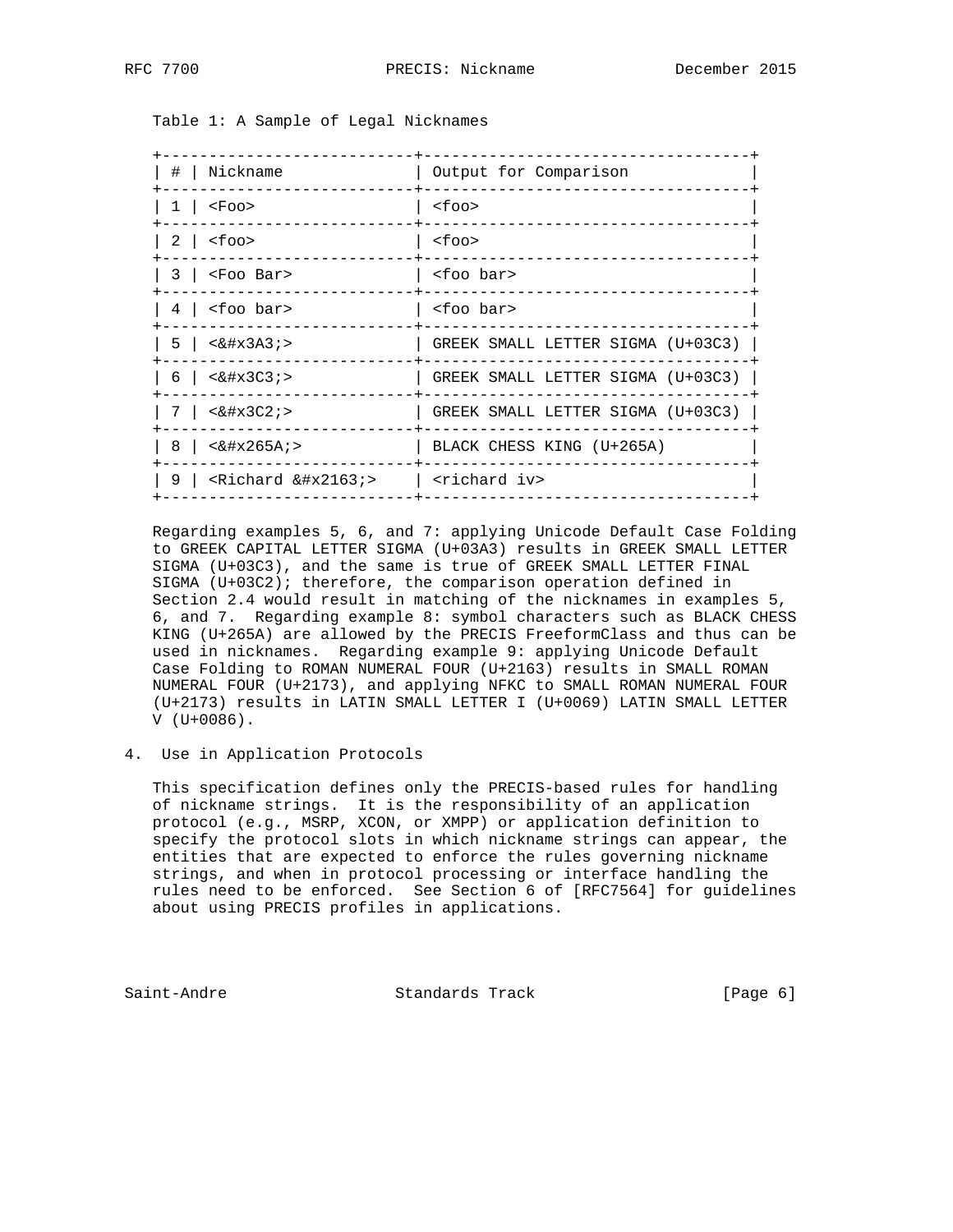Above and beyond the PRECIS-based rules specified here, application protocols can also define application-specific rules governing nickname strings (rules regarding the minimum or maximum length of nicknames, further restrictions on allowable characters or character ranges, safeguards to mitigate the effects of visually similar characters, etc.).

 Naturally, application protocols can also specify rules governing the actual use of nicknames in applications (reserved nicknames, authorization requirements for using nicknames, whether certain nicknames can be prohibited, handling of duplicates, the relationship between nicknames and underlying identifiers such as SIP URIs or Jabber IDs, etc.).

 Entities that enforce the rules specified in this document are encouraged to be liberal in what they accept by following this procedure:

- 1. Where possible, map characters (e.g, through width mapping, additional mapping, case mapping, or normalization) and accept the mapped string.
- 2. If mapping is not possible (e.g., because a character is disallowed in the FreeformClass), reject the string.
- 5. IANA Considerations

 The IANA shall add the following entry to the PRECIS Profiles Registry:

Name: Nickname

Base Class: FreeformClass

 Applicability: Nicknames in messaging and text conferencing technologies; petnames for devices, accounts, and people; and other uses of nicknames or petnames.

Replaces: None

Width Mapping Rule: None (handled via NFKC)

- Additional Mapping Rule: Map non-ASCII space characters to ASCII space, strip leading and trailing space characters, map interior sequences of multiple space characters to a single ASCII space.
- Case Mapping Rule: Map uppercase and titlecase characters to lowercase using Unicode Default Case Folding.

Saint-Andre Standards Track [Page 7]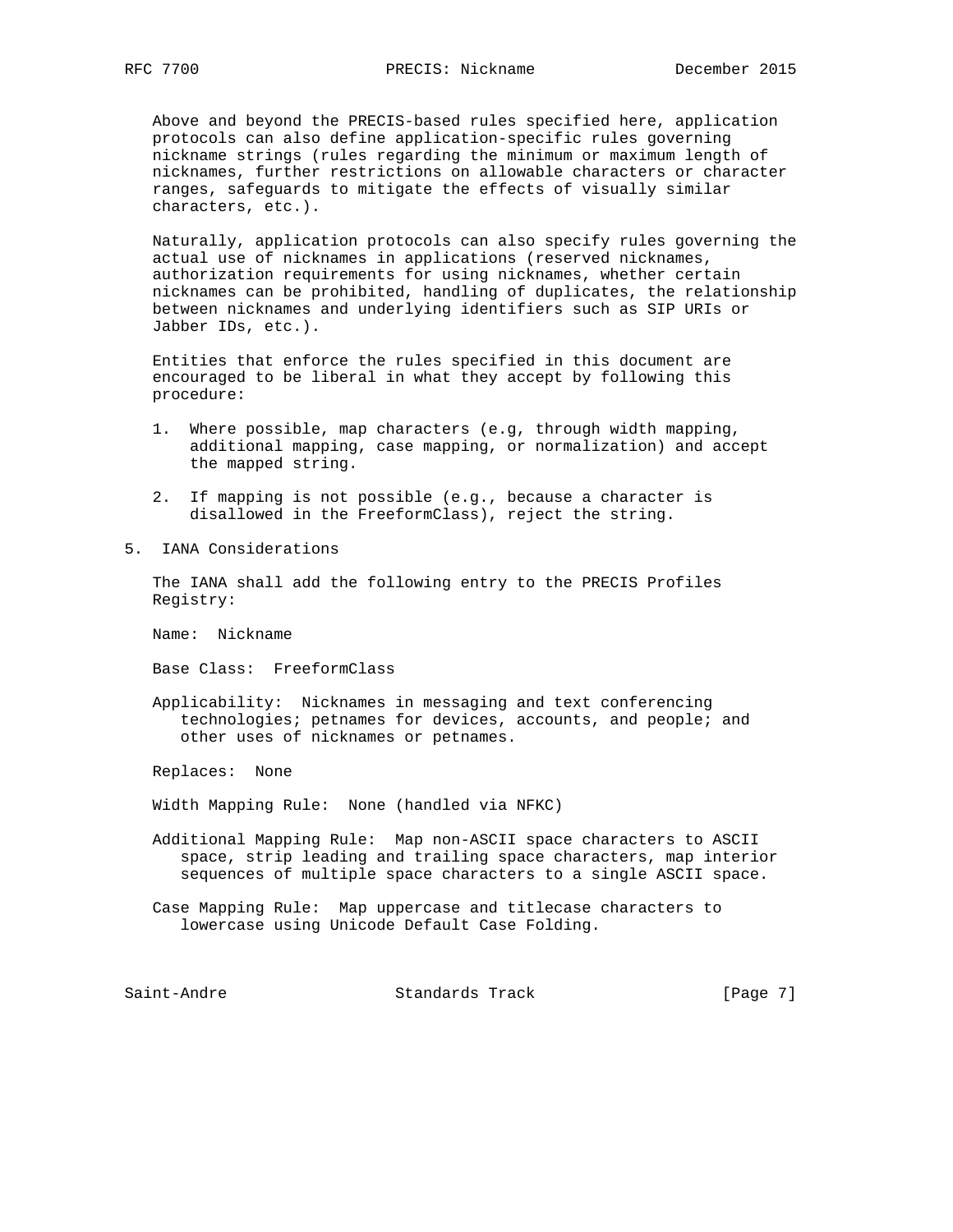Normalization Rule: NFKC

Directionality Rule: None

Enforcement: To be specified by applications.

Specification: RFC 7700 (this document)

- 6. Security Considerations
- 6.1. Reuse of PRECIS

 The security considerations described in [RFC7564] apply to the FreeformClass string class used in this document for nicknames.

6.2. Reuse of Unicode

 The security considerations described in [UTS39] apply to the use of Unicode characters in nicknames.

6.3. Visually Similar Characters

 [RFC7564] describes some of the security considerations related to visually similar characters, also called "confusable characters" or "confusables".

 Although the mapping rules defined in Section 2 of this document are designed, in part, to reduce the possibility of confusion about nicknames, this document does not provide more-detailed recommendations regarding the handling of visually similar characters, such as those provided in [UTS39].

- 7. References
- 7.1. Normative References
	- [RFC2119] Bradner, S., "Key words for use in RFCs to Indicate Requirement Levels", BCP 14, RFC 2119, DOI 10.17487/RFC2119, March 1997, <http://www.rfc-editor.org/info/rfc2119>.
	- [RFC3629] Yergeau, F., "UTF-8, a transformation format of ISO 10646", STD 63, RFC 3629, DOI 10.17487/RFC3629, November 2003, <http://www.rfc-editor.org/info/rfc3629>.

Saint-Andre Standards Track [Page 8]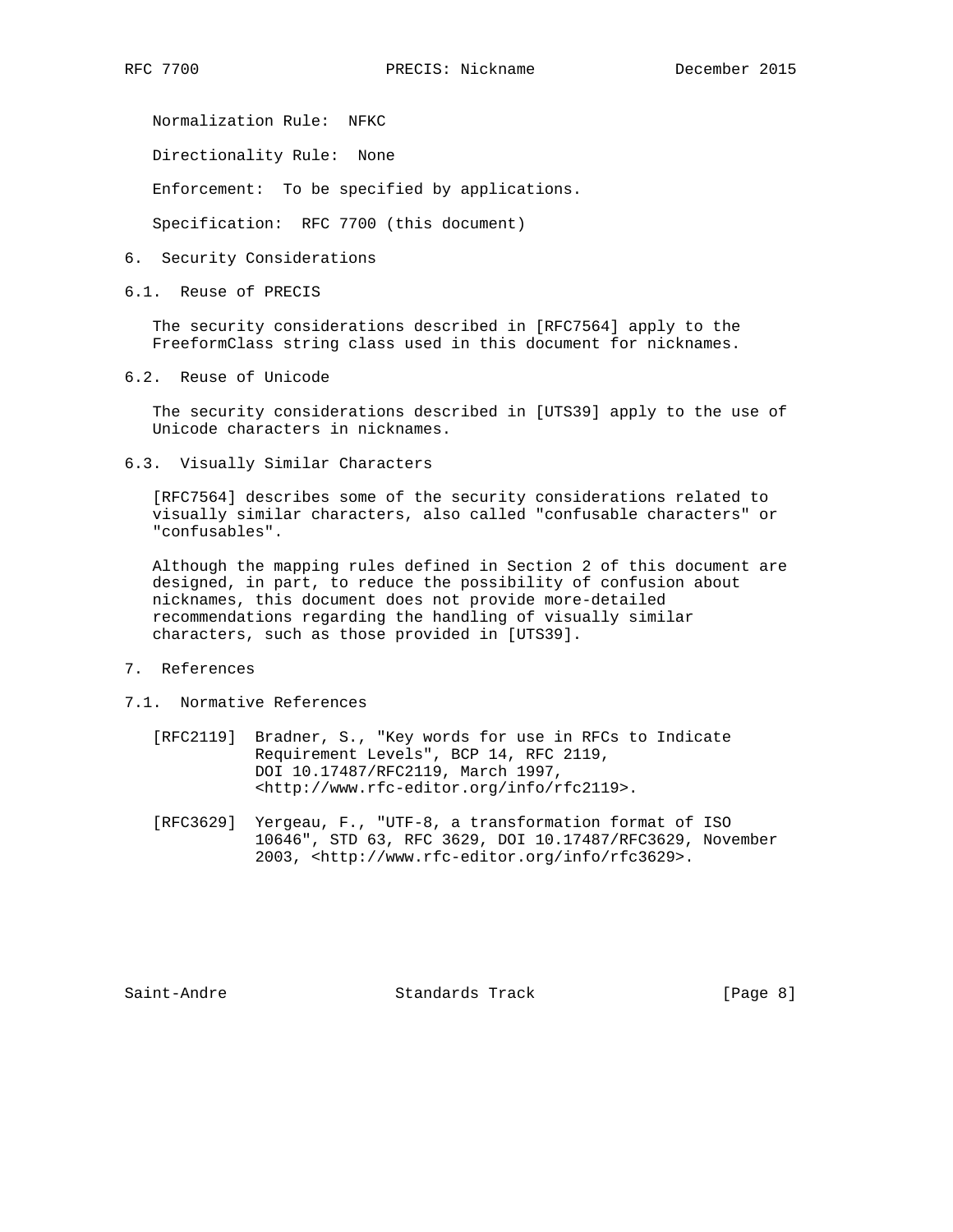- [RFC5893] Alvestrand, H., Ed. and C. Karp, "Right-to-Left Scripts for Internationalized Domain Names for Applications (IDNA)", RFC 5893, DOI 10.17487/RFC5893, August 2010, <http://www.rfc-editor.org/info/rfc5893>.
- [RFC6365] Hoffman, P. and J. Klensin, "Terminology Used in Internationalization in the IETF", BCP 166, RFC 6365, DOI 10.17487/RFC6365, September 2011, <http://www.rfc-editor.org/info/rfc6365>.
- [RFC7564] Saint-Andre, P. and M. Blanchet, "PRECIS Framework: Preparation, Enforcement, and Comparison of Internationalized Strings in Application Protocols", RFC 7564, DOI 10.17487/RFC7564, May 2015, <http://www.rfc-editor.org/info/rfc7564>.
- [Unicode] The Unicode Consortium, "The Unicode Standard", <http://www.unicode.org/versions/latest/>.

### [Unicode7.0]

- The Unicode Consortium, "The Unicode Standard, Version 7.0.0", 2014, <http://www.unicode.org/versions/Unicode7.0.0/>.
- [UTS39] The Unicode Consortium, "Unicode Technical Standard #39: Unicode Security Mechanisms", November 2013, <http://unicode.org/reports/tr39/>.
- 7.2. Informative References

[PETNAME-SYSTEMS]

 Stiegler, M., "An Introduction to Petname Systems", updated June 2012, February 2005, <http://www.skyhunter.com/marcs/petnames/ IntroPetNames.html>.

- [RFC20] Cerf, V., "ASCII format for network interchange", STD 80, RFC 20, DOI 10.17487/RFC0020, October 1969, <http://www.rfc-editor.org/info/rfc20>.
- [RFC2811] Kalt, C., "Internet Relay Chat: Channel Management", RFC 2811, DOI 10.17487/RFC2811, April 2000, <http://www.rfc-editor.org/info/rfc2811>.
- [RFC4975] Campbell, B., Ed., Mahy, R., Ed., and C. Jennings, Ed., "The Message Session Relay Protocol (MSRP)", RFC 4975, DOI 10.17487/RFC4975, September 2007, <http://www.rfc-editor.org/info/rfc4975>.

Saint-Andre Standards Track [Page 9]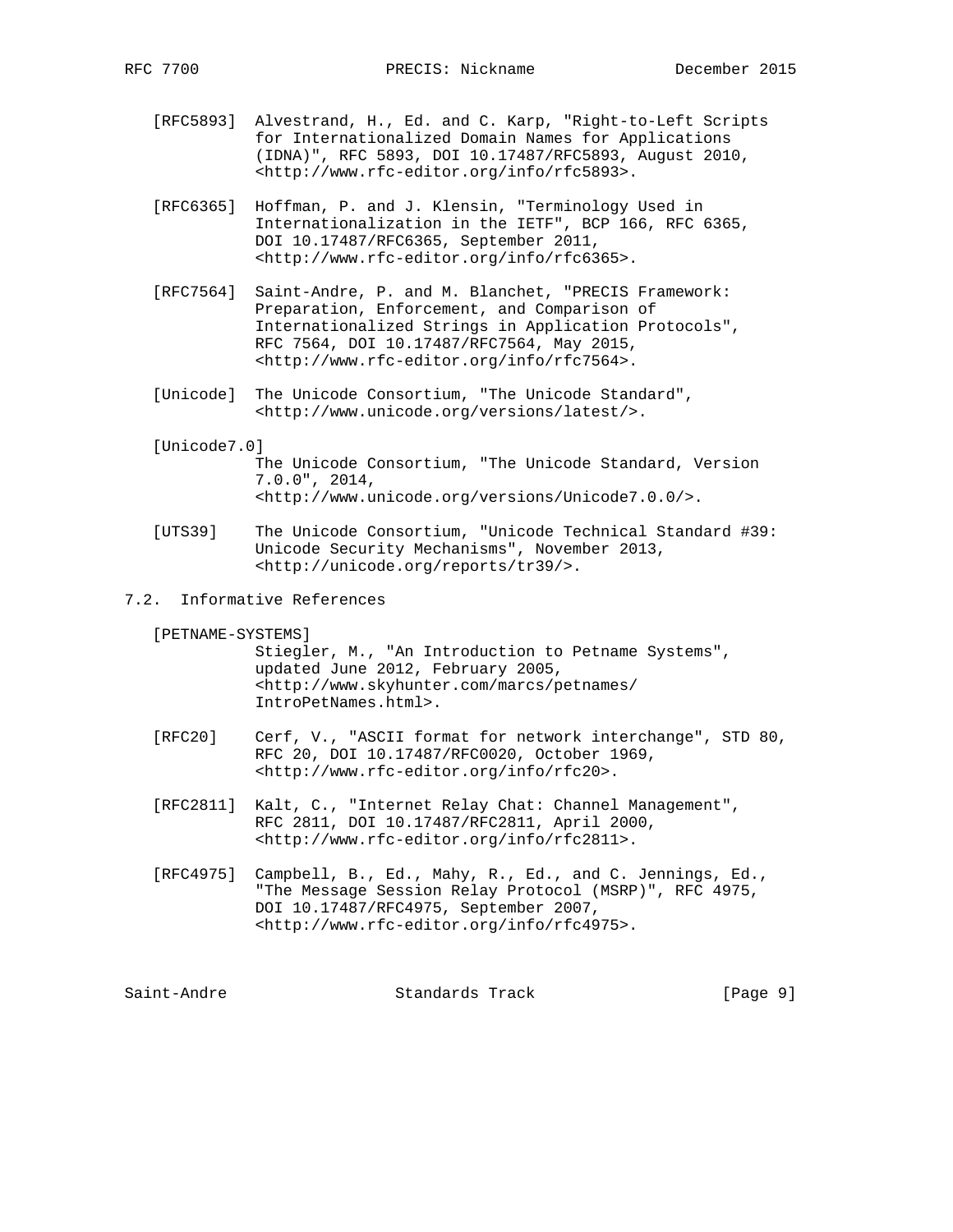- [RFC5239] Barnes, M., Boulton, C., and O. Levin, "A Framework for Centralized Conferencing", RFC 5239, DOI 10.17487/RFC5239, June 2008, <http://www.rfc-editor.org/info/rfc5239>.
- [RFC5322] Resnick, P., Ed., "Internet Message Format", RFC 5322, DOI 10.17487/RFC5322, October 2008, <http://www.rfc-editor.org/info/rfc5322>.
- [RFC6120] Saint-Andre, P., "Extensible Messaging and Presence Protocol (XMPP): Core", RFC 6120, DOI 10.17487/RFC6120, March 2011, <http://www.rfc-editor.org/info/rfc6120>.
- [RFC7701] Niemi, A., Garcia-Martin, M., and G. Sandbakken, "Multi party Chat Using the Message Session Relay Protocol (MSRP)", RFC 7701, DOI 10.17487/RFC7701, December 2015, <http://www.rfc-editor.org/info/rfc7701>.
- [XCON-SYSTEM]

 Barnes, M., Boulton, C., and S. Loreto, "Chatrooms within a Centralized Conferencing (XCON) System", Work in Progress, draft-boulton-xcon-session-chat-08, July 2012.

#### [XEP-0045]

 Saint-Andre, P., "Multi-User Chat", XSF XEP 0045, February 2012, <http://xmpp.org/extensions/xep-0045.html>.

[XEP-0172]

 Saint-Andre, P. and V. Mercier, "User Nickname", XSF XEP 0172, March 2012, <http://xmpp.org/extensions/xep-0172.html>.

Saint-Andre Standards Track [Page 10]